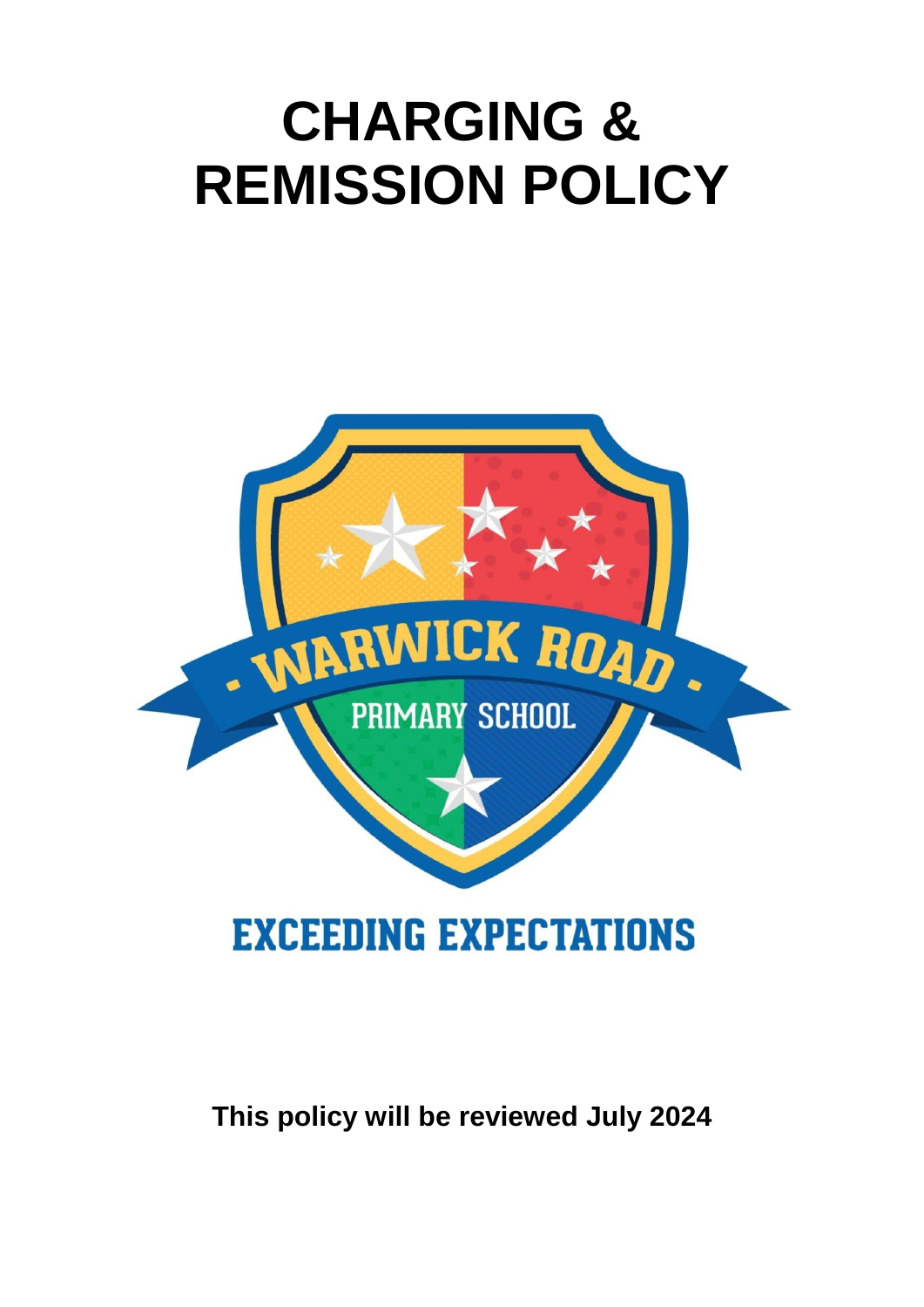# **Introduction**

This policy has been formulated in accordance with Authority's guidance on charging for school activities.

# **Aim**

The aim of this policy is to set out what charges will be levied for activities, what remissions will be implemented and the circumstances under which voluntary contributions will be requested from parents.

# **Responsibilities**

The Governing Body of the School are responsible for determining the content of the policy and the Headteacher for implementation. Any determinations with respect to individual parents will be considered by the Headteacher.

The Governing Body recognise that the legislation prohibits charges for the following:

- education provided during school hours (including the supply of any materials, books, instruments or other equipment);
- education provided outside school hours if it is part of the National Curriculum, or part of a syllabus for a prescribed public examination that the pupil is being prepared for at the school, or part of religious education;
- instrumental or vocal tuition, for pupils learning individually or in groups, unless the tuition is provided at the request of the pupil's parents.

# **Voluntary contributions**

When organising school trips or visits which enrich the curriculum and educational experience of the children, the school invites parents to make a voluntary contribution towards the cost of the trip. If sufficient voluntary contributions are not received, we may cancel the trip. If a trip goes ahead, it may include children whose parents have not paid the full contribution. We do not treat these children differently from any others.

If a parent wishes their child to take part in a school trip or event, but is unwilling or unable to make a voluntary contribution, we do allow the child to participate fully in the trip or activity. Sometimes the school pays additional costs in order to support the visit.

For all pupils (except nursery) an annual charge will be requested in September, which will include five or six experiences per year (three will be out of school).

Parents can pay this monthly via Parent Pay. No other voluntary contributions will be requested.

Voluntary contributions for nursery will be requested separately per trip.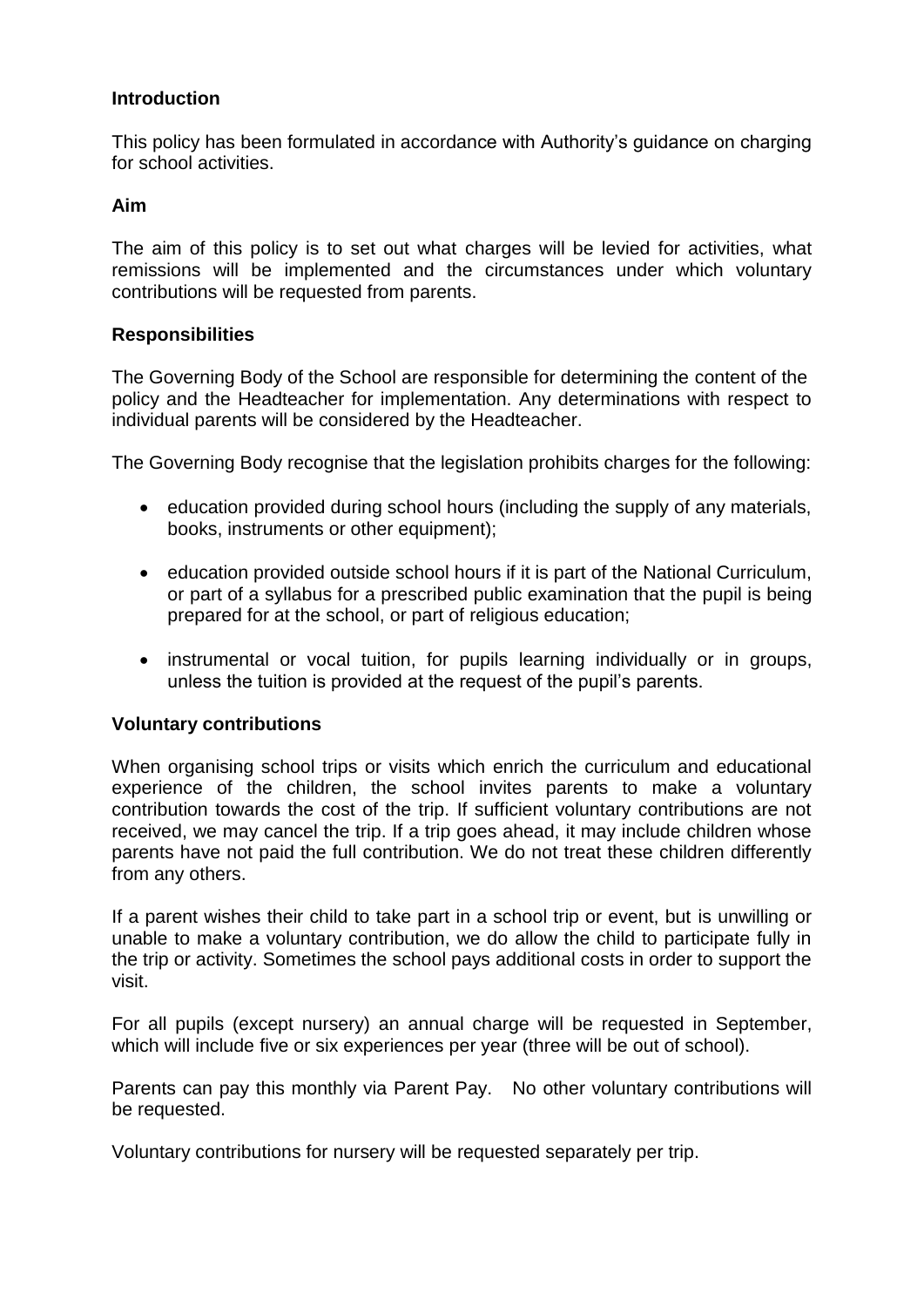# **Residential visits**

The school organises residential visits for Key Stage 2 in school time or mainly school time which enrich the curriculum and enhance understanding and respect for differing cultures and beliefs. We make a charge to cover the costs of any entry fees, workshops, board and accomodation. The Governors have agreed to allocate part of the Pupil Premium funding to subsidise 40% of the cost of these residential visits for children who are eligible for free school meals. Any other parents who are experiencing financial difficulty are invited to speak in confidence to the Headteacher to establish whether any financial assistance can be offered.

All residential trips can be paid by instalments via Parent Pay.

As the school needs to book residential trips in advance, any deposit received from parents will be non-refundable, unless the trip is cancelled due to insufficient numbers. By paying the deposit, parents are giving authorisation for the child to attend the trip and are liable for the full cost, unless there are exceptional circumstances.

# **Non Educational Trips**

The full cost of the trip will be paid by parents/carers wanting their children to attend.

#### **Lettings charges**

The Governing Body and Headteacher are responsible for setting charges for the letting of the school premises. The charge is based on the following:-

#### Energy costs

The marginal energy cost is calculated by Kirklees Council each year which the school charge.

Note: The overall aim of the marginal cost recharge is to ensure that the school does not lose or gain financially as a result of the energy used after school hours.

#### Caretaking costs

The marginal caretaking cost is based on the actual payment (plus employers' oncost) which is claimed by the caretaker on his/her weekly lettings overtime claim.

i) There are two categories of lettings:

**Category A** - Where the caretaker is required to be in attendance during the letting

**Category B** - Where the caretaker is not required to be in attendance but is required to open and close the building and may also be required to carry out preparation and cleaning up afterwards.

# ii) **Category A Lettings Payments**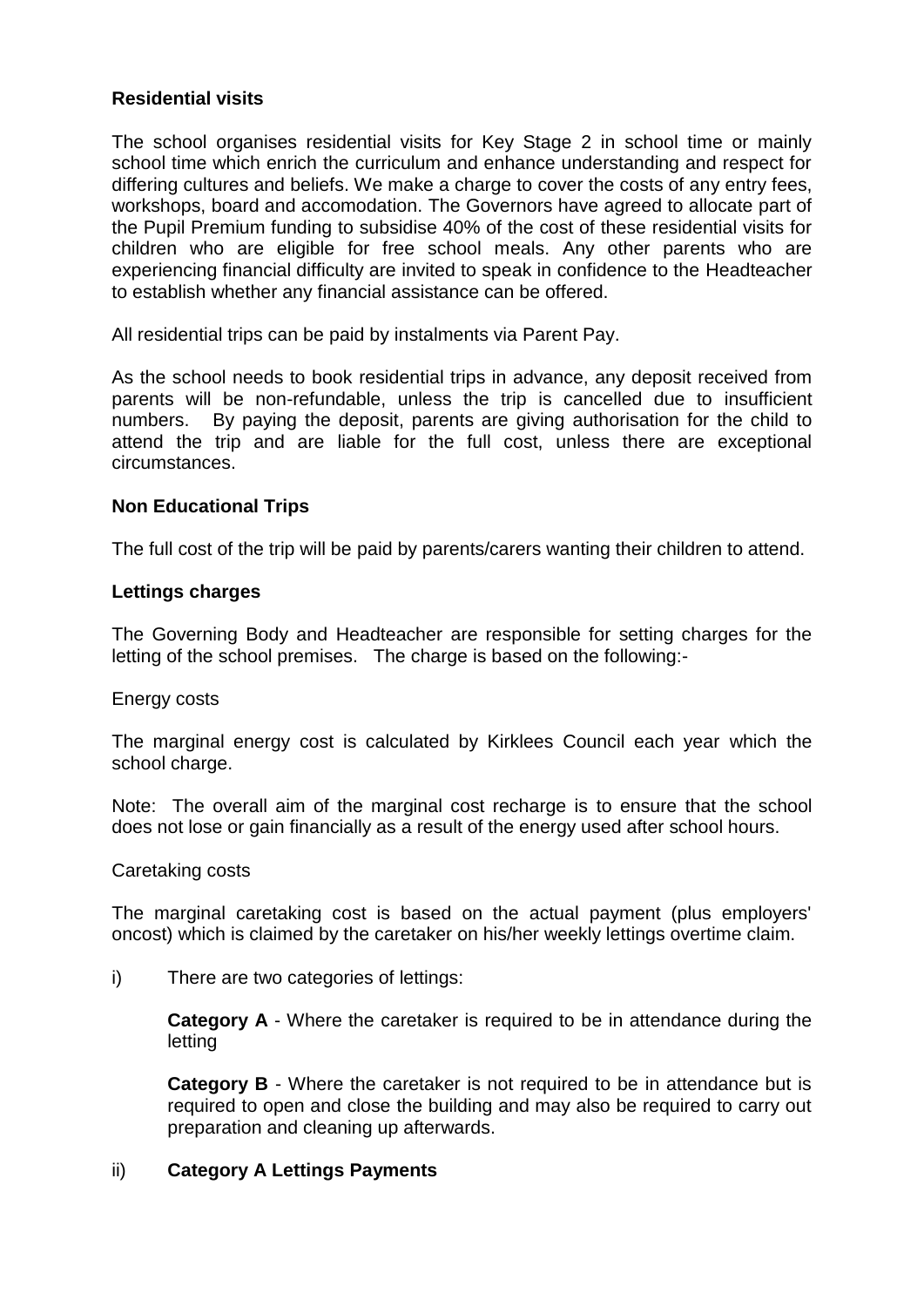a) Payments for these lettings are based upon the actual time the caretaker is required to be in attendance. The Caretaker should always get agreement from their Line Manager prior to doing an "A" letting.

N.B. This may not be confined simply to the hours of the letting as the time may be spent in preparation and cleaning up. Schools are recommended to issue clear instructions to caretakers as to the amount of time they will be required to be in attendance which will rank for overtime payments.

#### *Basis of Payment*

b) The claim is for the same period as the time sheet. Category A letting payments are based on spinal column point 18 (Single Status Grade 6) with overtime enhancements paid where appropriate. Saturdays (all day) - Time and a half Sundays and Bank Holidays (all day) - Double time

# iii) **Category B Lettings Payments**

a) A letting is classed as a "B" letting when you are required to open/close different rooms in succession one after the other.

#### *Basis of Payment*

b) The claim must be for the same period as your timesheet with exact times shown. The hourly rate used is based on SCP 18 (Single Status Grade 6). Caretakers will receive a minimum of 2 hours with overtime enhancements paid where appropriate. This will depend on the total number of hours you work in your caretaker post.

For **Saturday** payment is made at time and a half. For **Sunday** and **Bank Holidays** payment is made at double time.

N.B. Caretakers salary is based on a 37 hour week.

Please see appendix 1 for terms and conditions.

# **Consultancy & Training**

Charges are made to external agencies and other schools for training provided by the Headteacher or other senior staff. These charges are calculated on an individual basis depending on the course/training being delivered. Standard charges have been set for delivering INSET programmes to other schools and speaking at conferences. These charges are reviewed annually.

Reviewed by: Finance, Resources & Premises Committee Date reviewed: March 2022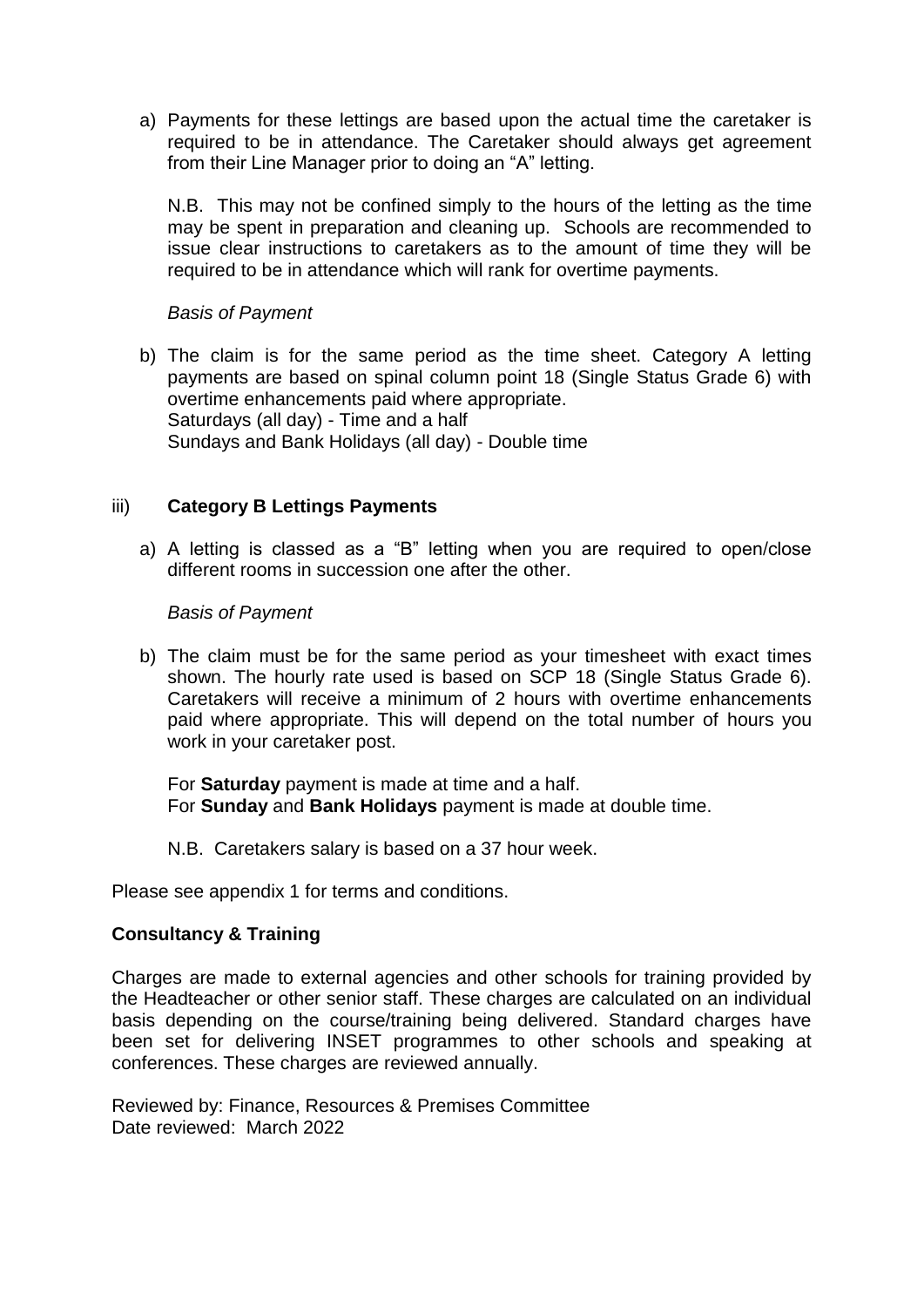# **Appendix 1 – Lettings**

- 1. The conditions of letting in this document are required by the Council under the powers granted by Section 40 and Schedule 13 of the School Standards and Framework Act 1998. They are without prejudice to the Council's right to require further conditions in specific instances.
- 2. Premises will not normally be let during the last two weeks of the main school holiday period and at other times when cleaning/refurbishing is taking place.
- 3. Use will not normally be granted for more than one school year at a time. Your attention is drawn to the Council's Schemes of Affiliation for Societies, Clubs, Associations and Youth Groups to the Council's Adult Education and Youth Services, details of which are available from the Council.
- 4. Application forms for the hire of school premises are available from the school..
- 5. Where the event for which the premises are hired requires an Entertainment of Stage Play Licence and where no such licence is in force, contact Licensing, Public Protection Services
- 6. The governors reserve the right to refuse to hire the school premises to any person or organisation for any reason whatsoever.

# **GENERAL CONDITIONS OF HIRE**

1. In these conditions, "the Council" means Kirklees Council.

"The governors" means the governing body of the school.

"The premises" means the premises of the school specified in the application form.

"The school" means the school specified in the application form.

- 2. (a) In consideration of the acceptance by the Hirer of the conditions hereinafter contained and the payment of the specified fee, if any, which may be demanded in advance of letting, the governors hereby permit the Hirer to use the premises at the times specified in the Lettings Agreement.
	- (b) The Lettings Agreement is a contractual licence of which these general conditions of hire are a part and shall be construed accordingly.
- 3. The Hirer shall take good care of and shall not cause any damage or permit or suffer any damage to be done to the premises or to the fixtures, fittings, furnishings or articles thereon belonging to the Council, the governors or its licensees during occupation and shall make good any damage (including accidental damage).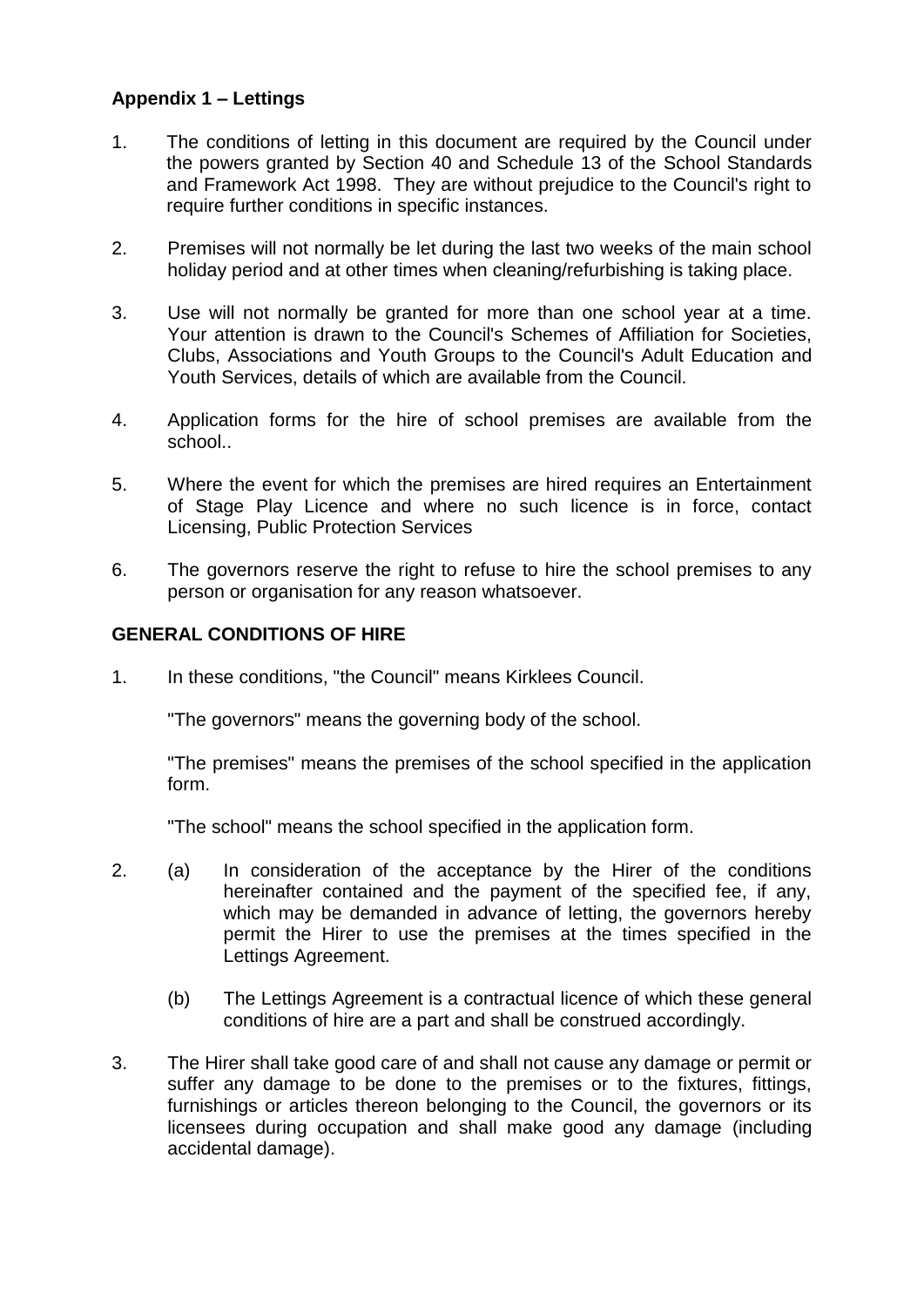- 4. The Hirer shall keep the Council, the governors, all persons lawfully within the premises, and all other persons who may be affected by the activities of the Hirer indemnified against all claims for damages arising from personal injuries (whether fatal or otherwise) loss of or damage to property and any other loss, damage, costs and expenses which may be suffered by the Council, the governors or other such persons as aforesaid and which arise either directly or indirectly as a consequence of the presence within the premises of the Hirer and his servants or agents provided that this indemnity shall not apply to any injury, loss or damage arising either directly or indirectly from the negligence of or breach of contract by the Council, the governors, their servants or agents.
- 5. The Hirer is most strongly advised to take out an insurance policy to cover the liabilities specified in Clauses 3 and 4 above. It is recommended that third party insurance be for a sum of not less than £5,000,000.
- 6. Neither the Council nor the governors shall be liable to the Hirer for any loss, damage or personal injuries (whether fatal or otherwise) or any other costs or expenses which arise in consequence of the letting of the premises save where such injury, loss or damage is caused by the negligence of or breach of contract by the Council, the governors, their servants or agents.
- 7. In the event of the premises being unavailable on the day of hire due to flood, fire strike, lock-out, act of God or any similar cause, the agreement shall be treated as frustrated. The Hirer shall be entitled to recover any monies paid in advance but shall not be entitled to recover any damages whatsoever.
- 8. (a) In the event of premises being required by the Council or the governors for any public purpose on any day on which it had previously been agreed that the premises were to be let, the Hirer shall be required, subject to the governors giving reasonable notice, to give them up on that day and may substitute for such engagement another day when the premises shall be available and no compensation of any kind save the repayment of any sum paid in advance shall be payable by the governors.
	- (b) The provision in (a) above requiring reasonable notice shall not apply if the premises are required immediately by the Council due to unforeseen circumstances such as a local or national emergency.
- 9. The premises must be suitable for the use intended and the use must not interfere nor conflict with arrangements made by the Council or governors for other activities.
- 10. The Hirer shall ensure that the group using the premises is under the control of a fit and proper person and shall ensure that there will be no interference with educational or training activities taking place on the premises.
- 11. The Hirer shall not permit smoking on the premises.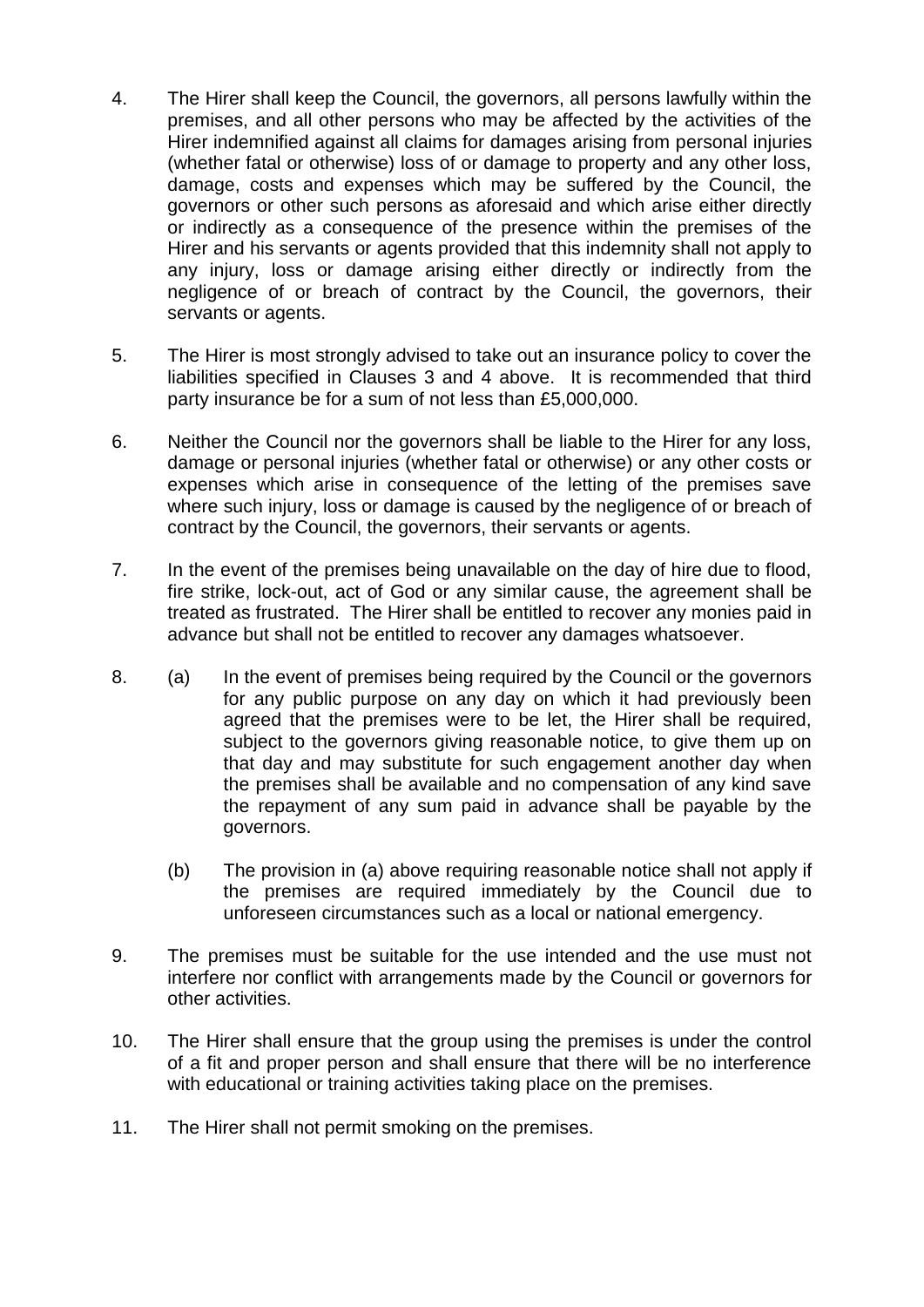- 12. (a) The Hirer shall not, without permission, perform or permit any of the following during the period of hire:
	- (i) the causing of any damage or alteration to the internal walls, structure or interior decorations of the premises
	- (ii) the display of any advertisement either on the interior or on the exterior of the premises except on notice boards provided expressly for that purpose
	- (iii) any damage to be caused to the floors of the premises by permitting the wearing of unsuitable footwear
	- (iv) the use, removal, damage or interference with any fixtures, fittings, furnishings or apparatus located on the premises except those objects which are required for the purpose for which the premises have been hired and which shall be specified to the Governors at the time of the booking
	- (v) the installation or use of any additional light or in any other way interfere with the electrical or sound reproduction equipment on the premises
	- (vi) the taking onto the premises of any object or performance of any action which, in the opinion of the governors, Chief Fire Officer of the West Yorkshire Fire Service, or the Council, represents a fire risk.
	- (b) In the event of any breach of Conditions 12 (i)(a) to (f) above, the Council or the governors shall take such steps as it deems necessary to remedy the breach and the Hirer shall be responsible for any costs incurred in so doing.
- 13. (a) The Hirer shall be responsible for the taking out of the following when they are required:
	- (i) Entertainment Licence for public dancing and entertainments;
	- (ii) Licence for a Car Boot Sale or other market.
	- (b) The Hirer shall, when dances, stage plays or other public events are held, provide adequate stewarding to cover entrances and exits and to maintain order in the parts of the premises hired including toilets, cloakrooms and corridors. A minimum of four adult stewards shall be on duty during the whole period of the letting.
	- (c) The Hirer shall be acquainted with the following:
		- (i) the conditions of any licence granted for the purpose of the hiring;